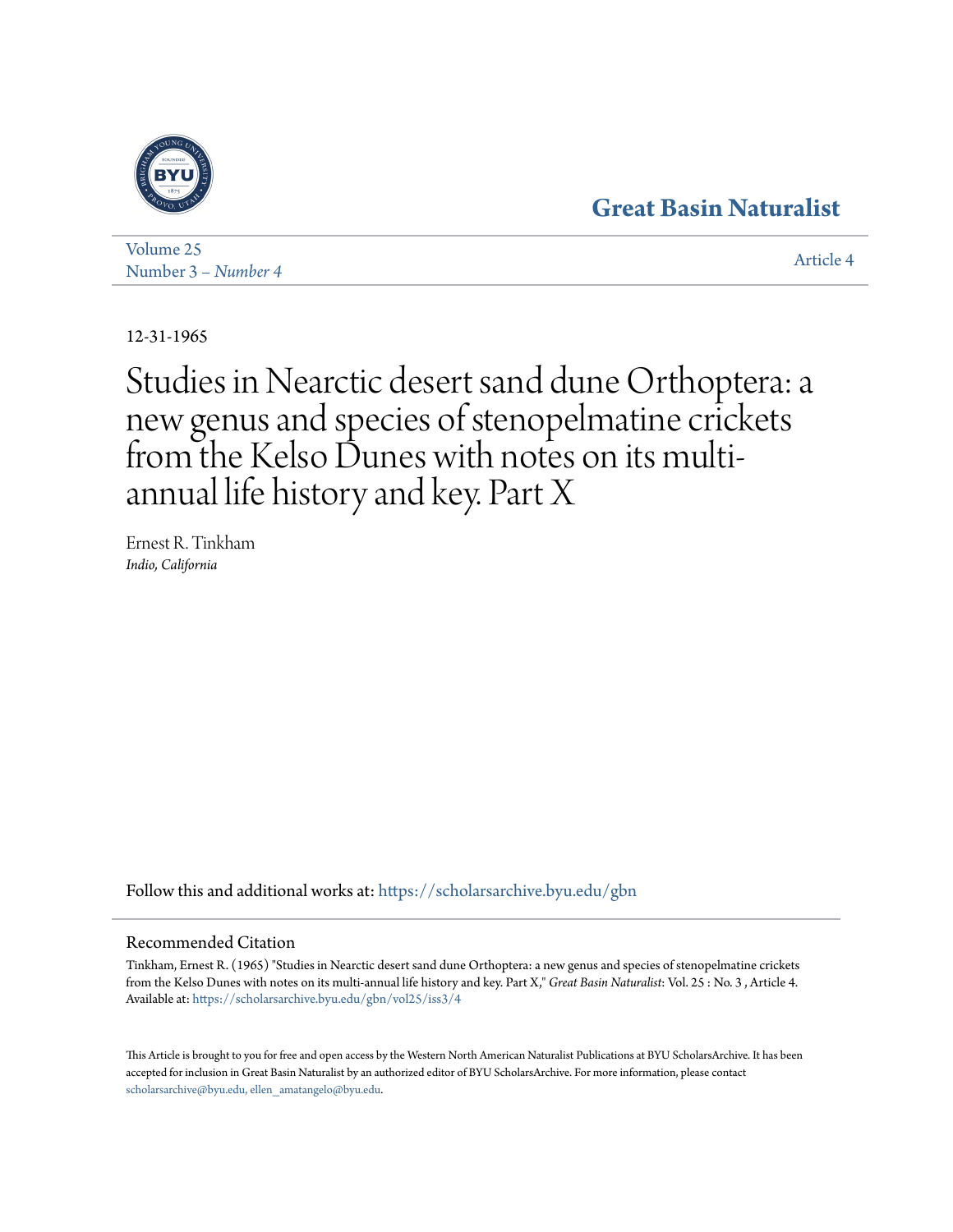# STUDIES IN NEARCTIC DESERT SAND DUNE OR'IHOPTERA

A new Genus and Species of Stenopelmatine Crickets from the Kelso Dunes with notes on its multi-annual life history and key. Part X

#### Ernest R. Tinkham<sup>1</sup>

During the past decade the author has made a score of trips to the great Kelso Dunes studying its fauna and flora; the summers of 1957-1960 assisted by National Science Foundation grants. As these dunes lie 155 miles north of Indio. California, by road, a total of 6200 miles has been travelled in these trips during the period 1954-1964. On the second trip in mid Jime. 1955. tracking <sup>a</sup> strange trail by day led to the discovery of a crippled Jerusalem sand cricket. Due to its great rarity, only a few specimens have been taken during the years. Often years go by without the finding of a specimen, especially true of the drouth years which most have been since 1960. The second specimen was <sup>a</sup> young nymph, captured the night of October 25. 1957. when <sup>a</sup> light drizzle of rain was falling on the dunes.

The discovery of specimens was somewhat expedited, when, in the spring of 1959, <sup>I</sup> started teaching Extension Courses for San Diego State College. One of the requirements for my course NATURE STUDY OF THE DESERT was an overnight field trip to the Kelso Dunes, usually held in late April and late October of every year. With 25 to 50 teachers, accompanied often by many children and quite a few Coleman lanterns, such <sup>a</sup> group of searchers covers an area far greater than any scientist can possibly do. Even with such groups, only a few specimens have been found through the years. The last finding was five young nymphs, the night of April 20, 1963. when the sands were icy cold (temperature of the sand next morning at 7:00 was 34° Fahrenheit). At the time of writing in August. 1965, almost two and one half years later, three are still alive and are about one-half to two-thirds grown, so that we may expect the multi-annual life cycle to run three or possibly four or more years in length.

In <sup>a</sup> paper soon to be published by the California Academy of Sciences, the author has laid the groundwork for future studies in the genus *Stenopelmatus* Burmeister. From this research it is obvious that the worker must rely on the chaetotaxy of the legs as the most significant taxonomic feature to distinguish the various species. In this article, I recognized and redescribed S. intermedius Davis and Smith along chaetotaxical lines. Such nebulous characters as punctation. length of antennal segments, nature of frontal sutures and the sternal plates have been discarded, along with the form of the ovipositor, which appears identical in all species. <sup>I</sup> have laid the stress on the spination of the legs.

<sup>1.</sup> Indio, California.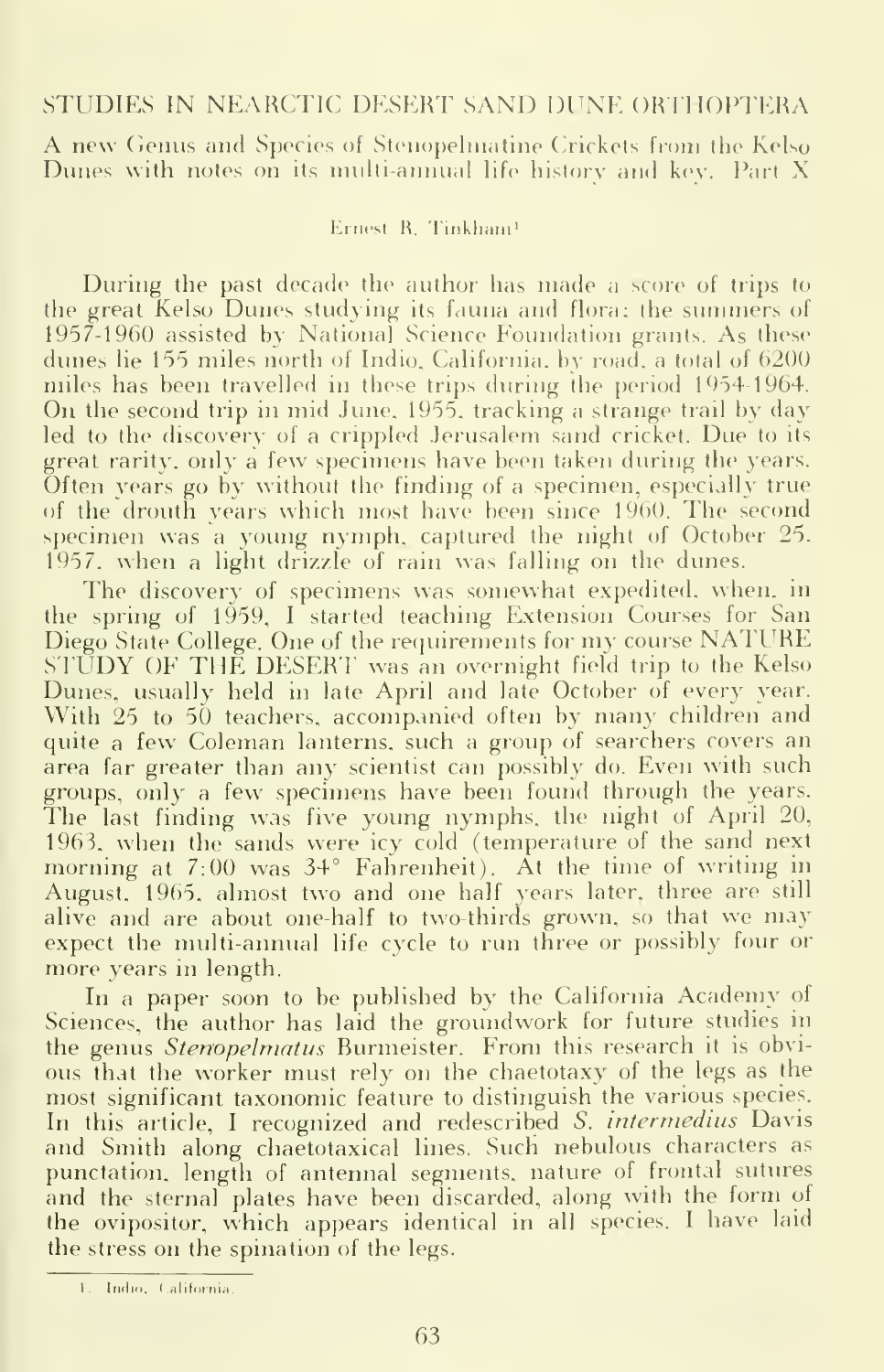Hence, if a certain species shows a marked departure from the normal spination characteristic of the genus Stenopelmatus, then that creature must be accorded new generic rank. This <sup>I</sup> have done with the Kelso Jerusalem Sand Cricket and this consideration has been arrived at after years of thoughtful weighing of the problem. The Provisional Key presented below will amply illustrate the dif ference between the genus Stenopelmatus and the new genus based on chaetotaxical taxonomy.

Provisional Key to Californian Stenopelmatine Crickets

1. Tibial spines vestigial or missing on the apical dorsal margins of the caudal tibiae. Ringlet of 6 apical caudal calcars almost even and broadly spathulate for arenicolous habitus. Median or presubapical spur on the ventral surface of the foretibiae absent. Pronotum not ex panding anteriorly. Size medium, coloration uniformly orangish Ammopelmatus new genus Tibial spines prominently developed on the apical dorsal margins of the caudal tibiae. Ringlet of 6 apical caudal calcars uneven in length, usually conical or subconical in form, the innermost calcar the longest. Median or presubapical spur on the ventral surface of the foretibiae always present. Pronotum expanding anterioradly to house the posterior portions of the very large head. Size medium to very large; coloration generally dark, especially on abdomen  $\ldots$   $\ldots$   $\ldots$   $\ldots$   $\ldots$   $\ldots$   $\ldots$   $\ldots$   $\ldots$   $\ldots$   $\ldots$   $\ldots$   $\ldots$   $\ldots$   $\ldots$   $\ldots$   $\ldots$   $\ldots$   $\ldots$   $\ldots$   $\ldots$   $\ldots$   $\ldots$   $\ldots$   $\ldots$   $\ldots$   $\ldots$   $\ldots$   $\ldots$   $\ldots$   $\ldots$   $\ldots$   $\ldots$   $\ldots$ 2. Size large; color of head and pronotum orange red ................. 3 Size medium to small; color of head and pronotum not orange red but piceus to shining black 4 3. Calcars of the caudal tibiae forming a semi-ringlet of <sup>6</sup> long spurs, the two innermost much the longest and cylindrical in form longispina Rrunner Calcars of the caudal tibiae forming a semi-ringlet of 6 spurs, these spathulate or trowel-shaped on their inner faces, the three inner relatively equal and longer than the 3 outer spurs *fuscus* Haldeman the 3 outer spurs Haldeman 4. Entire body uniformly dark brown with black abdominal tergites. Caudal tibiae with 5 internal and 2 external apical dorsal teeth intermedins Davis & Smith Upper half of head shining black with tan sutural areas. Pronotum with dorsum bearing irregular areas of shining black. Femora marked with pale brown fasci ations. Caudal tibiae with <sup>3</sup> to 4 internal and 2 external apical dorsal teeth pictus Scudder

Ammopelmatus Tinkham. new genus

Generic Diagnosis: Size medium, uniformly pale yellowish orange on head and pronotum; abdomen more whitish orange with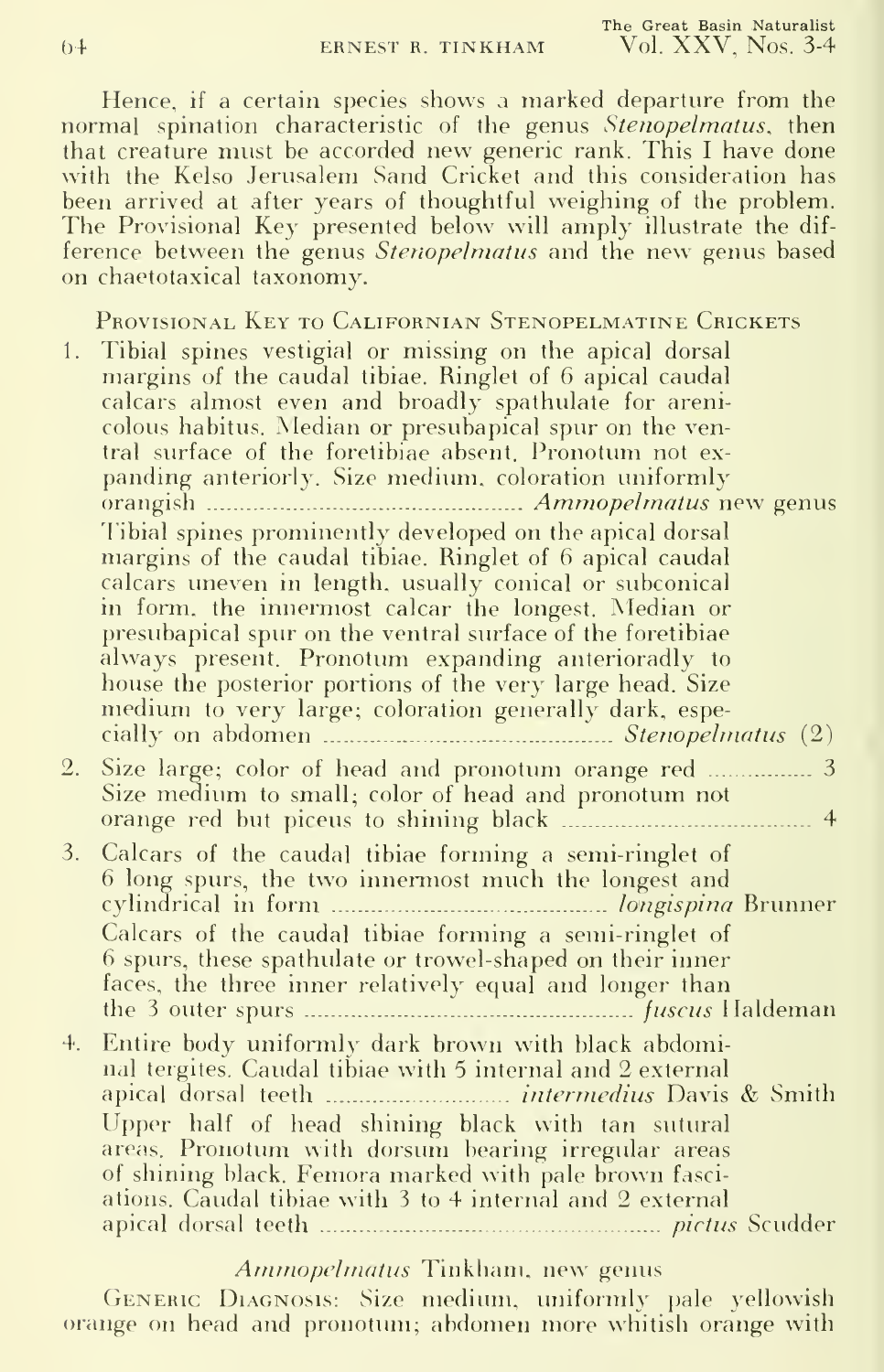the infuscated annular rings on the dorsum of the abdominal segments less conspicuous than observed in *Stenopelmatus*. The general features are those of a medium-sized Stenopelmatus, from which it is amply distinct in many features. Form more slender than in Stenopelmatus, the cephalic features generally similar but lacking the typical megacephalism portrayed by Stenopelmatus, nor does the anterior portions of the pronotum seem to house the posterior margin of the enlarged head as in *Stenopelmatus*. The pronotum is relatively narrower in Ammopelmatus and the posterior angles of the dorsum of the pronotum more evenly and broadly rounded than in *Stenopelmatus*, where this angle has a slight flattening on this latero-posterior face. Anterior lateral angle of the lateral lobes of the pronotum more evenly rounded in Ammopelmatus than in Stenopel*matus*, where all species have a pronounced downward angulation. Sternal plates in the new genus are similar to those observed in Stenopelmatus.

Ammopelmatus shows several distinctive generic categories in the spination of chaetotaxy of the legs which quickly separates it from *Stenopelmatus*. These are chiefly found in the apical and subapical tooth-like spurs found on the ventral side of the tibiae. In Ammopelmatus. the ventral margin of the fore tibiae have only one or two very small spurs placed one behind the other (See A of plate), whereas the various species of Stenopelmatus have always three larger ones placed in linear alignment, the third or most posterior of which being almost median in placement. The mesotibiae are alike in both genera, there being only an evenly placed pair of apical conical spurs. Likewise, in the caudal tibiae in Stenopelmatus, there is always a pair of apical conical spurs on the ventral surface (see D, F, H. I and J of plate), whereas in Ammopelmatus there is only one centrally placed apical ventral spur (see B and K of plate); <sup>a</sup> feature of considerable generic worth. Thus the two features: single apical ventral spur of the caudal tibiae and the two apical small spurs placed in linear alignment on the ventral side of the fore tibiae, quickly identify Ammopelmatus. the new genus. In addition the six short spathulate calcars of the caudal tibiae and the lack of large teeth on the dorsal margins of the caudal tibiae, as well as the truncate or spathulate nature of the apical dorsal teeth of the caudal tibiae, further identifies Ammopelmatus. Other features, such as the ovipositor and supra-anal and subgenital plate, appear to be similar to that in *Stenopelmatus*.

The diagnostic characteristics peculiar, to the new genus Ammopelmatus have apparently been developed through the ages by adaptation to an arenicolous or ammophilous environment. The loss of all tibial teeth on the dorsal margins of the caudal tibiae, except for the anal ones which have developed into <sup>a</sup> pair whose posterior surface has developed a truncate spathulate face, appears to be <sup>a</sup> direct response to a sand habitat. The broadening, shortening and evening of the calcars of the caudal tibiae is. likewise, <sup>a</sup> development for excavation of sand and <sup>a</sup> sort of pushing forward movement along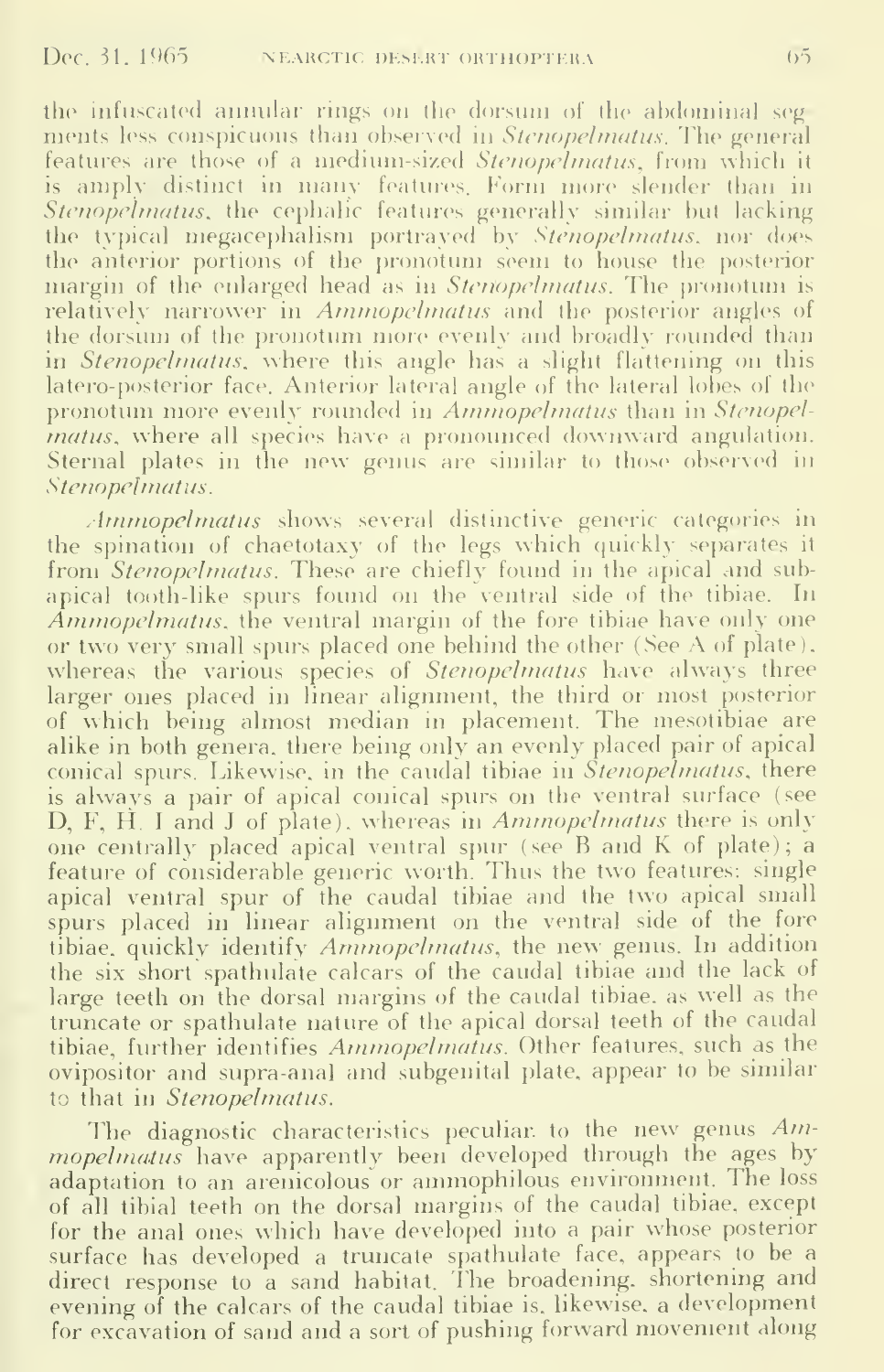

#### Explanation of Plate

All drawings of fore tibiae are of left fore tibiae, external face; drawings of caudal tibiae are left caudal tibiae external face. All drawings nnich enlarged and then reduced.

Ammopelmatus kelsoensis from Kelso Dunes. A. fore tibiae showing only 2 ventral apical teeth (a and b). B. Caudal tibiae showing 1 ventral apical tooth (1).

Stenopelmatus pictus from Antioch, California. C. fore tibiae showing <sup>2</sup> apical (a and b) and <sup>1</sup> subapical ventral teeth (c). D. Caudal tibiae showing dorsal tibial spines, calcars (1 to 6) and pair of ventral apical teeth (1 and 2).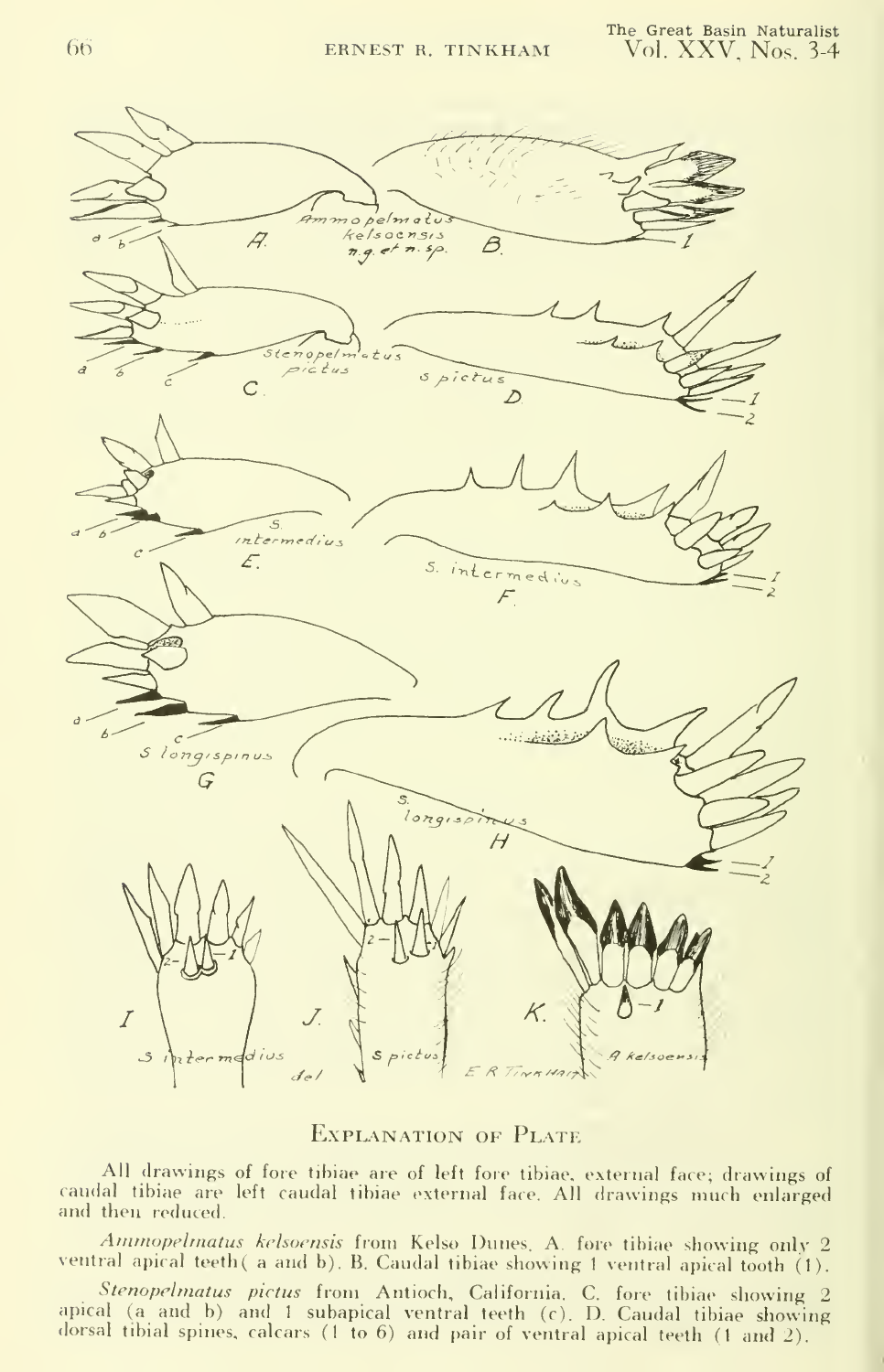Stenopelmatus intermedius from Lagunitas. California. E. fore tibiae showing calcars and 2 apical (a and b) and <sup>1</sup> subapical ventral tooth (c). F. Caudal tibiae showing dorsal tibial spines, calcars (1-6) and pair of ventral apical teeth (1 and 2).

Stenopelmatus longispina from Palo Alto, California. G. fore tibiae showing calcars, 2 apical and <sup>1</sup> subapical teeth. H. caudal tibiae showing dorsal teeth, calcars and two apical ventral teeth.

I. Ventral view of caudal tibiae of S. intermedius showing the pair of apical teeth and the six calcars.

J. Ventral view of S. *pictus* showing apical pair of teeth and the six calcars.

K. Ventral view of caudal tibiae of Ammopelmatus kelsoensis showing single apical tooth and the spathulate calcars.

the loose surface of the sand of the magnificent mountainous ridges of sand known as the Kelso dunes.

### GENOTYPE: Ammopelmatus kelsoensis, new species

Having studied the life of the sand dunes of the three great North American Deserts since 1952, and four years, 1957-1960. under grant from the National Science Foundation, it would appear that Ammopelmatus is restricted to the Kelso Dunes.

## Ammopelmatus kelsoensis Tinkham, new species

Allotype Female: Kelso Dunes, San Bernardino County, Cali fornia. April 27. 1963, Ernest R. Tinkham. Type deposited in the Tinkham Eremological Collection.

DESCRIPTION: Head typical of the Stenopelmatine crickets, the eyes more narrowly pyriform than in Stenopelmatus, otherwise closely similar in all general features of the head to that genus. Pronotum more evenly quadrate than in Stenopelmatus, the lateral margins parallel to the very broadly rounding posterior lateral angles; posterior margin squarely truncate, anterior margin evenly and conspicuously emarginate with that margin typically hirsute. Dorsum of the pronotum crossed by a conspicuous groove or sulcus about one-sixth the pronotal length caudad of the anterior margin and parallel to it, with a median sulcus commencing on the shoulders and angling forward and downwards to the emargination on the anterior third of the lateral lobes of the pronotum; the lobe in front of this emargination more evenly rounding into the anterior margin of the pronotum than in Stenopelmatus, where it is more angularly produced downwards. Sternal plates similar to those ob served in *Stenopelmatus*. Supra-anal plate semicircularly rounded; subgenital plate very broadly triangular; ovipositor typical of Stenopelmatus.

Leg spination as followts: forelegs with enlarged femora smooth, the dorsal margin quite arcuately rounded; tibiae with <sup>5</sup> typical calcars surrounding the apical margin (see A of plate) and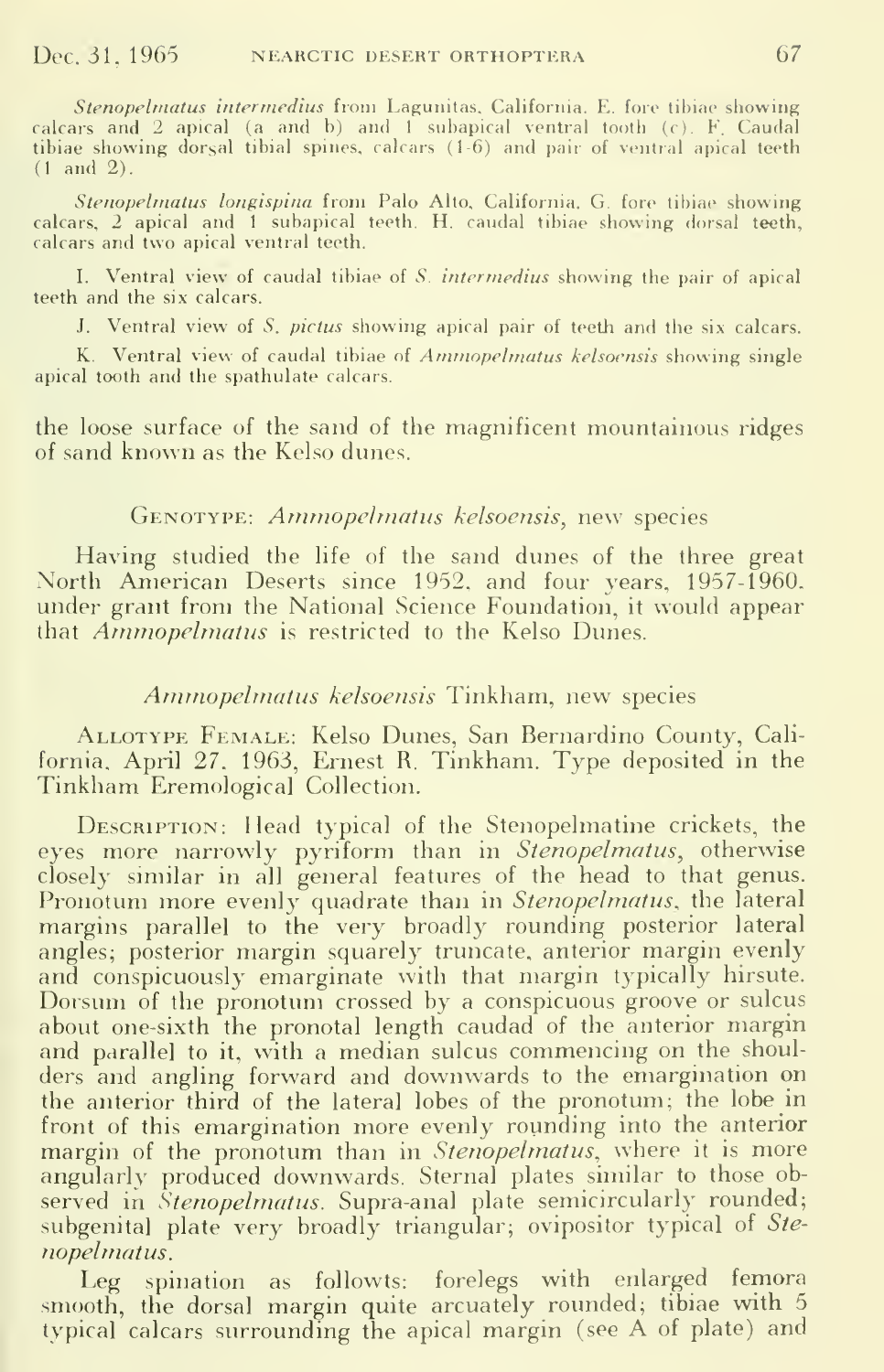with only two ventral apical conical spurs in linear alignment; tarsi quadrimerous, the first segment equal to the remaining three in length. Meso legs with mesofemora more slender than fore femora and less arcuate along the dorsal margin; meso tibiae with five ter minal calcars, each dorsal margin bearing a subapical toothlike spur proximad of each lateral calcar; tarsi as in the forelegs, the first segment giving evidence that it is formed of two fused segments. Caudal legs with caudal femora short and heavier than in Stenopel*matus*, the inferior margin straight, the superior or dorsal margin strongly arched with both dorsal margins bearing long brown setae; caudal tibiae more tumid than in *Stenopelmatus*, the external and internal dorsal margins without teeth except for a large spathulate tooth at the internal apex and a smaller similar tooth on the external apex, the latter having <sup>a</sup> minute tooth just proximad of it and both margins lined with long brown setae. Ventral surface with only one apical spur of generic import. The caudal tibiae bear apically the 6 spathulate calcars so typical of the new genus (see figs. B and K of plate). Caudal tarsi similar to those in the fore and middle legs, ex cept that the first segment is slightly longer.

Caliper measurements in mms.: body length 31.0; pronotum 5.8 long by 7.5 in width; caudal femora 9.0 x 3.2; caudal tibiae 8.8 x 2.2; ovipositor 2.0 mms.

PARATYPES: 12 females from the same habitat as the Allotype at the Kelso Dunes. <sup>1</sup> female adult, <sup>1</sup> subadult, Oct. 25, 1957, the latter living until July 15, 1960. 1 adult June 14, 1957, 1 adult Oct. 21, 1961, <sup>5</sup> small female nymphs April 20, 1963, 3 adults April 27, 1963. Two of April 20, 1963, females still alive and subadult on Sept. 7, 1965.

Paratypes identical to the Allotype except for variations in the ventral apical spur of fore tibiae and caudal tibiae. Oct. 25, 1957, <sup>1</sup> adult and <sup>1</sup> subadult, have one extra ventral apical spur on caudal tibiae. One Oct. 20, 1963 female and one April 27, 1963 paratype possess only single spurs ventrally on the fore tibiae and caudal tibiae. One paratype from Oct. 20, 1963, has one spur on fore tibiae but two spurs on caudal tibiae.

Range in measurements of adult paratypes: body length 29.0 31.0; pronotum 5.0 <sup>x</sup> 7.3—5.8 <sup>x</sup> 7.5; caudal femore 8.8 <sup>x</sup> 3.1 <sup>x</sup> 9.0 <sup>x</sup> 3.2; caudal tibiae  $8.7 \times 2.2 \times 8.8 \times 2.2$ ; ovipositor  $2.2 - 2.0$  mms.

#### DATE OF NIGHT COLLECTING TRIPS

1954: June 25; 1955: June 15; 1956: July 13; 1957: June 14, June 30, Oct. 25; 1958: April 19, June 10. July 1. Sept. 22; 1959: March 27, April 9. May 9, May 22, Oct. 17; I960: April 30, Oct. 19; 1961: April 15, Oct. 21; 1962: April 28. Oct. 20; 196S: April 20, 27. Oct. <sup>21</sup> ; 1964: May 2. Oct. 24.

From 1959 on, all April and October night collecting was assisted by 25 to 50 teachers with Coleman lanterns and flashlights.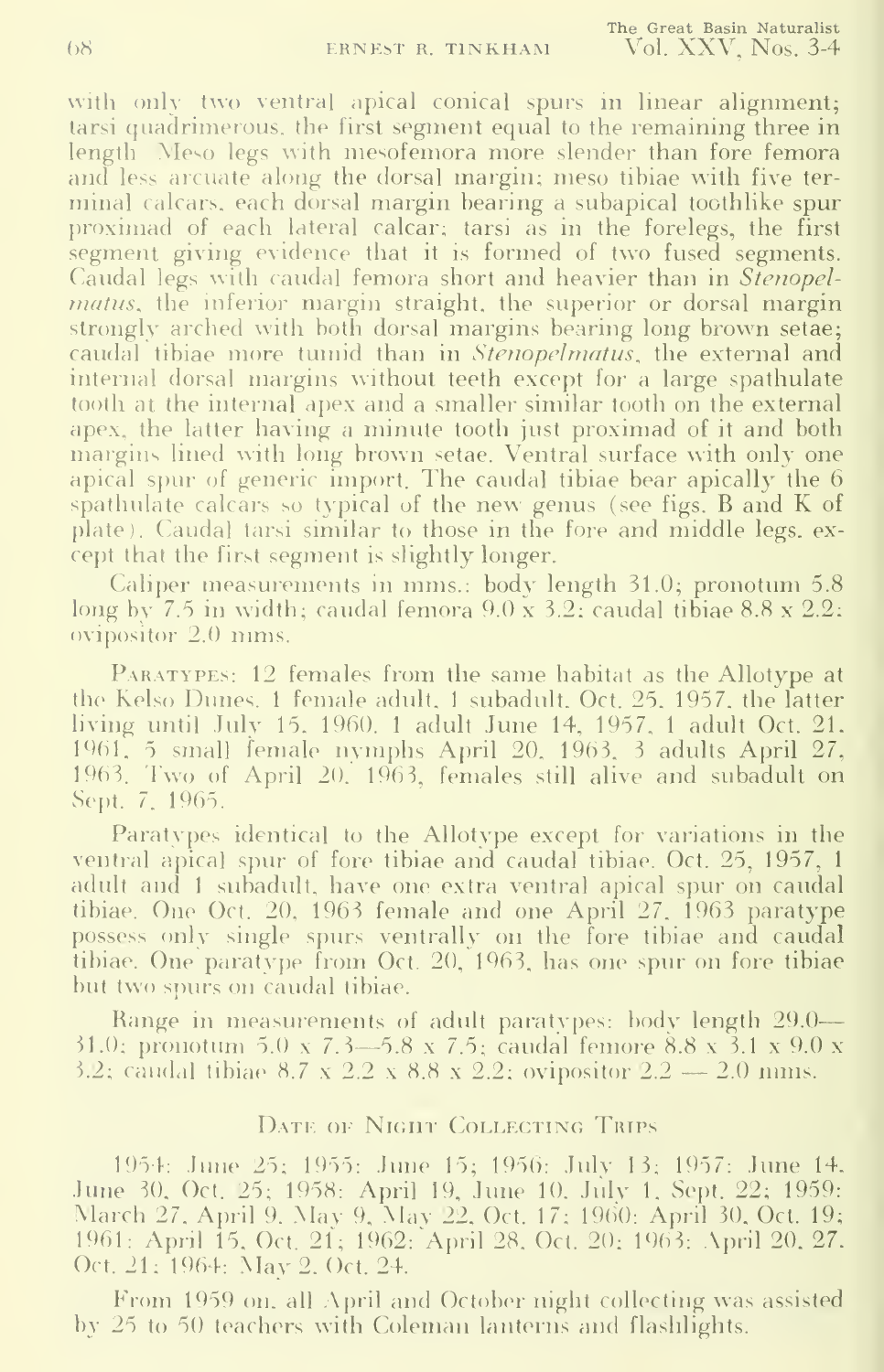#### Collecting Notes

- 1955: June 15. one crippled adult crawling across dunes in early morning.
- 1957: June 14: <sup>1</sup> small nymph, <sup>1</sup> adult. Air and sand temp. 20°C. Oct. 25. light drizzle on the dunes commencing about 5 p.m. <sup>1</sup> small nymph, <sup>1</sup> adult.
- 1961: Oct. 21 adult, temp. 25°C.
- 1963: April 20. <sup>5</sup> young nymphs collected between 8-9 p.m. when air tem. 13.2<sup>°</sup>C and sand surface 13.0<sup>°</sup>C. Rained and sleeted during night. At 7:00 a.m., air 6.0°C and sand in shade 2.0°C. April 27. 8-10 p.m. 3 adults. Air and sand surface were  $11^{\circ}C$ .

HABITAT: Ammopelmatus has been found only in a limited area at the north base of a sand declivity, some 15 to 25 feet high, that lies about 200 yards southwest of the main camping area and about  $1\frac{1}{2}$  miles ENE of the main peak of sand that is about 700 feet high. In this area there are scattered clumps of Sandpaper weed. Petalonyx Thurberi, Croton, Croton californicum, Sand dune grass. Oryzopsis hymenoides, and in wetter years a great variety of other plants such as Dicoria canescens. Euphorbia spp., Astragalus sp. and many others.

ORTHOPTERAN ASSOCIATES: Nocturnal associates on the sands include: Macrobaenetes kelsoensis Tinkham 1962, Ammobaenetes, n.sp., the sand roach Arenivaga, sp., Ceuthophilus fossor and in the creosote growing from the sands in the marginal area close by such decticids as: Anoplodusa arizonensis, Capnobotes fuliginosus, Ere mopedes n.sp., as well as the Creosote leaf katydid Insara covilleae. Diurnal associates include: Coniana snowi on its host Coldenia plicata, Xeracris minimum on Petalonyx Thurberi, the ever present  $Trimerotropis$  p. pallidipennis, Ligurotettix  $c$ . kunzei on  $C$ reosote stems, Tanaocerus k. koebeli on marginal Franseris dumosa. Parabacillus coloradus on the common Galleta grass Hilaria rigida and the ground mantid Litaneutria minor.

FAUNAL DESIGNATION: As camp on the Kelso Dunes lies about 2550 feet elevation, the Kelso Dunes lies entirely within the confines of the Gila Desert which is characterized chiefly by vast mesas and bajadas of Creosote.

#### LIFE HISTORY STUDIES

Egg: The egg of Ammopelmatus kelsoensis is roundly oval. pearly white in coloration and measures 5.2 mms. in length by 3.3 mms. in maximum diameter. Only one egg has been found in captivity during the decade; partly due to the fact that the rearing has been mainly of nymphs.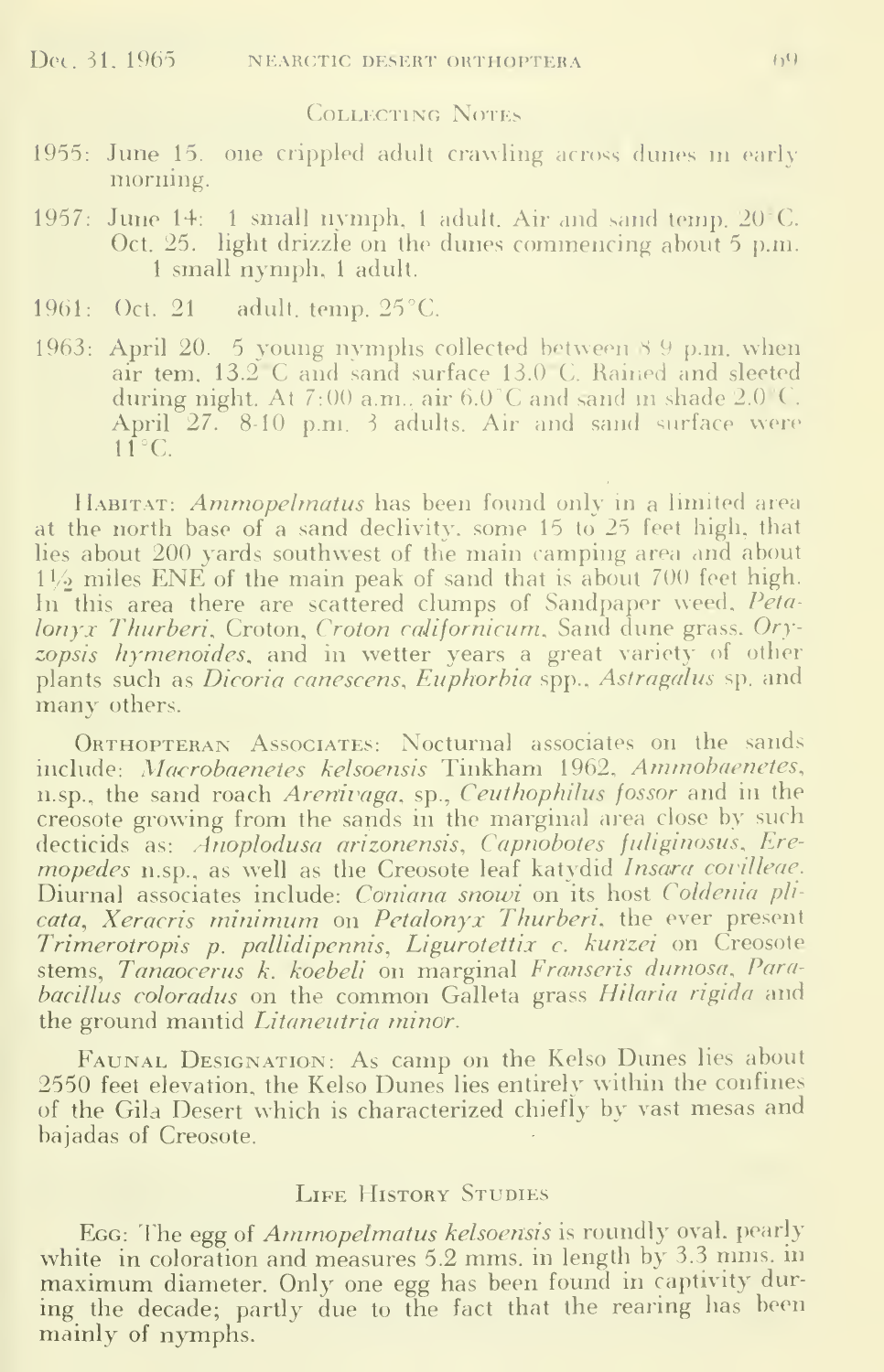NYMPHAL STAGES: The small nymph collected the night of Oct. 25, 1957, lived until mid-July, 1960, when it died during my ab sence on <sup>a</sup> trip back east. No record of moltings was obtained.

The cold night of April 20, 1963, when temperatures dropped to 37°F., <sup>5</sup> small nymphs were found immobile on the sand. These were given Numbers <sup>1</sup> to 5, and fed lettuce nightly, but it was not always possible, due to my great preoccupation with other duties to screen the sand as often as it should have been screened. Consequently some molts can be expressed only as "early" or "late" in a particular month while others were observed in the act of molting. As the eggs of *Macrobaenetes* Tinkham and *Ammoboenetes* Hubbell hatch in late September or early October with the advent of the first rains, as do other forms of desert insect life, and as the nymphs have been found in the fall, all evidence indicates that these five young nymphs had hatched in the fall of 1962. As such they were either first stadium nymphs or possibly some that were <sup>a</sup> little larger may have been in the second stadium.

The salient features of each will be given below followed by a short summary of the life history of the new genus and species.

No. 1:

- 1963: April 20: small nymph collected late June; molted, small pieces of exuvium found July 4. chewing up of cast skin occurs some days after molt Aug. 5: found pieces of complete molt. Sept.: molt in late Sept. Oct.: molted night of Oct. 16-17
- 1964: Sept. molted in late September.
- 1965: Aug.: molted in early part of month. Sept.: still living at time of writing manuscript.

No. 2:

- 1963: April 20: small nymph collected July 4: found complete exuvium Sept.: molted night of Sept. 2-3 Oct.: molted night of Oct. 20-21
- 1964: summer: molted but time not known Oct.: molted between Oct. 20 and Oct. 30
- 1965: Sept.: died on fourth, was molting Sept. 2 but failed to get out of exuvium; tried to remove creature from old skin but failed to survive.

No. 3:

1963: April 20: collected small nymph June: found complete skin in late June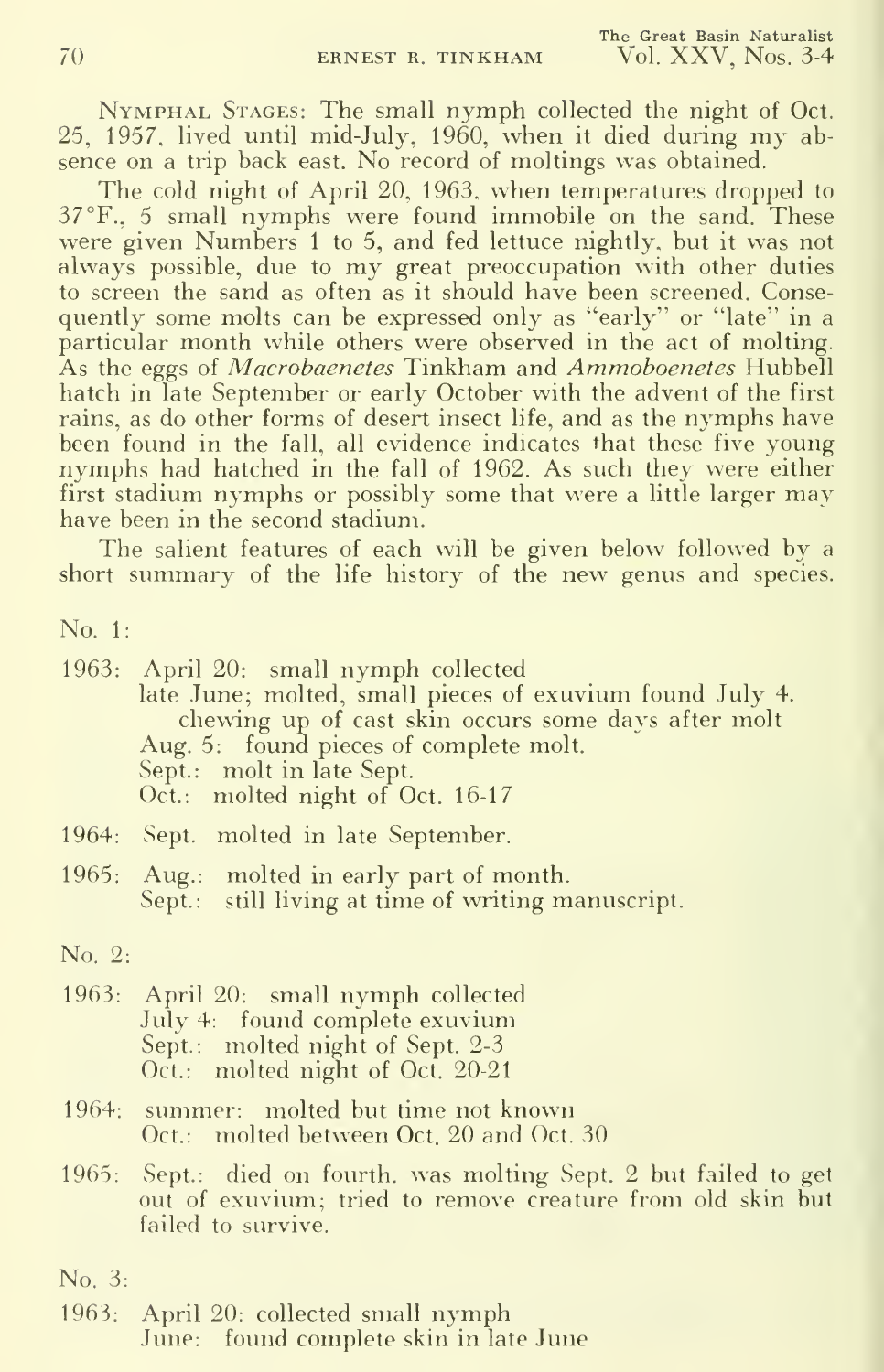Sept.: late, found parts of 2 legs Dec.: 13, found parts of body, 1 leg, parts of palpus

1964: Aug.: died on the third

No. 4:

1963: April 20: collected small nvmph June: molted in late June Aug.: molted on 3rd Sept.: 25: found lying on side at 10:30 p.m., having just molted. Temp.  $28^{\circ}$ C (82.4°F). Sept.  $28^{\circ}$ only part of cast skin remained after feeding on it.Oct. 29: found feeding on freshly molted exuvium

1964: July: died

No. 5:

1963: April 20, collected small nymph June: molted in late June Aug.: found pieces of abdomen, front and coudal tibiae indi cating molt in early August. Nov.: molted at 10:30 p.m. 19-20th. Exuvium at head end

of freshly molted cricket

- 1964: Sept. 14. molted, lying on side. Sleeping upside down on 17th at noon.
- 1965: Sept.: 18, found lying on back at 10:30 p.m. with cast skin.

LIFE HISTORY SUMMARY: As far as is known the egg hatches in the early part of the fall; probably having been laid the previous spring. Whether there is a molt in the fall or early spring is not known at the present time. The first known molt is in late June or very early July; Second molt in late July or very early August, usually; Third molt usually in late September or up until late October. The Fourth molt occurs in the summer of the second year and the Fifth molt about September of that same year. The Sixth molt happens about early September of the third year from the evidence at hand. It is believed that adults maturing in September of the third year live through to the following spring when the eggs will be laid, thus giving a life span from egg to egg laying of four years.

#### **BIBLIOGRAPHY**

DAVIS, ALONZO C. AND SMITH, LESLIE N. 1926. Notes on the genus Stenopel $matus$  with description of a new species (Orthoptera). Pan. Pac. Ent.  $2(4)$ : 174-181, 7 figs.

HEBARD, MORGAN. 1916. A study of the species of the genus Stenopelmatus found in the United States. Journ. N.Y. ent. Soc., 24(1):70-84 pl. VII.

<sup>.</sup> 1932. New species and records of Mexican Orthoptera, Trans. Amer. ent. Soc, 58:342-244.